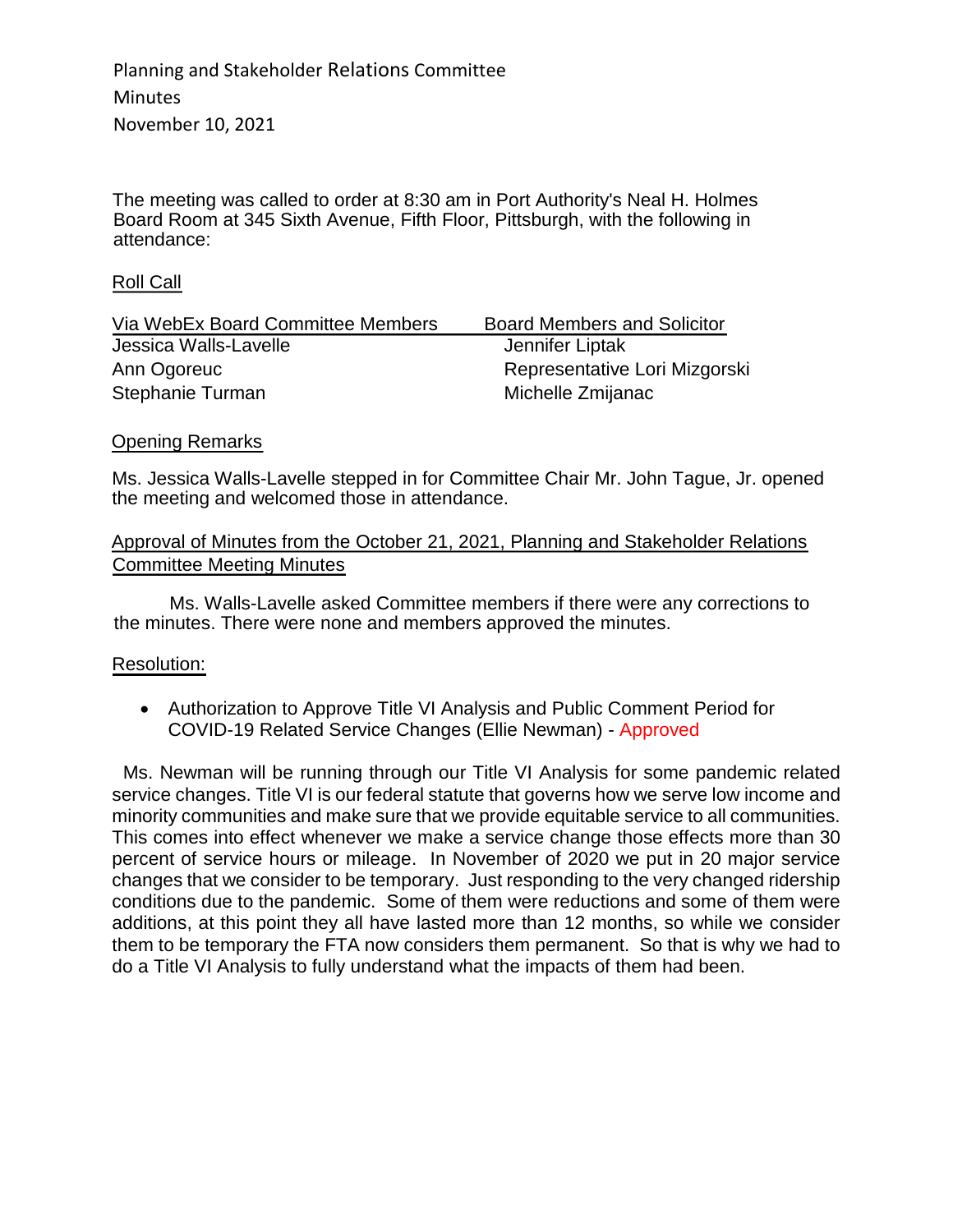Planning and Stakeholder Relations Committee **Minutes** November 10, 2021

**Additions -** During the pandemic and before we had vaccines and everything, we put into effect some place service additions and collect impact we had capacity restrictions on vehicle, PAAC only allowed 30% of seated capacity onto our vehicles and at the same time we had some routes still had high ridership and this called persistent crowding especially for routes that only came once every hour and you could only put 15 people on them and it was very restrictive for riders. So, we looked at the routes that had most problems with this and some cases doubled service or certainly significantly increased on many routes. Three of these were Routes 1, 12, and 59, all of these in many cases were hourly routes that maybe went to 30 minutes service or 40 minutes of service. We also did a major service change on the P68, extending that to Forbes Hospital. We did a service addition to the Red Line we actually coupled that with a decrease on the Blue Line, so that one is a little bit different, it essentially provides the same level of service on the rail overall, kind of shifting from one route to another.

**Reductions -** In terms of reductions, we made 15 reductions on mostly commuter routes, these routes in some cases went down as much as 90% percent drop in ridership. We were still running normal level service which really didn't make sense for us to do, so we went through and found the route that had the biggest decrease in ridership and cut those routes back quite a lot. We needed to do this so we could put those additions on those routes as mentioned before and also so we were having significant out of service. We couldn't support the manpower needs with all of our COVID-19 related quarantine. There were many reasons why we needed to do these reductions here. As a group these reductions did not have a negative impact but there were some potentials for harm on the individual routes, such as 58, 65, P12, P7 and P76.

## **Route by Route analysis:**

- **Route 58 Greenfield** this is largely a university route about 40 percent of our ridership uses a U-pass on this route and so when the schools shut down we really didn't have much ridership here, this one was flagged because it does have a low income population that it serves in terms of its area, so this one was much higher than rest of the county low income population, that is why this one was flagged. Route 65 Squirrel Hill is a somewhat infrequent commuter route between Squirrel Hill and Downtown, this one had a huge ridership drop of about 85% percent, just tracking it throughout the whole pandemic we have seen of almost no ridership return on this route, but it does serve some low-income areas in uptown and South Oakland, so this is why this showed up on the report as well.
- **Route P12 Holiday Park Flyer –** is a commuter route that comes from Plum, Monroeville area and then gets on the highway and busway into Downtown, this one is potentially concerned because it has a fairly large unique service area that means that there is no other route that serves some of these areas, if there is a